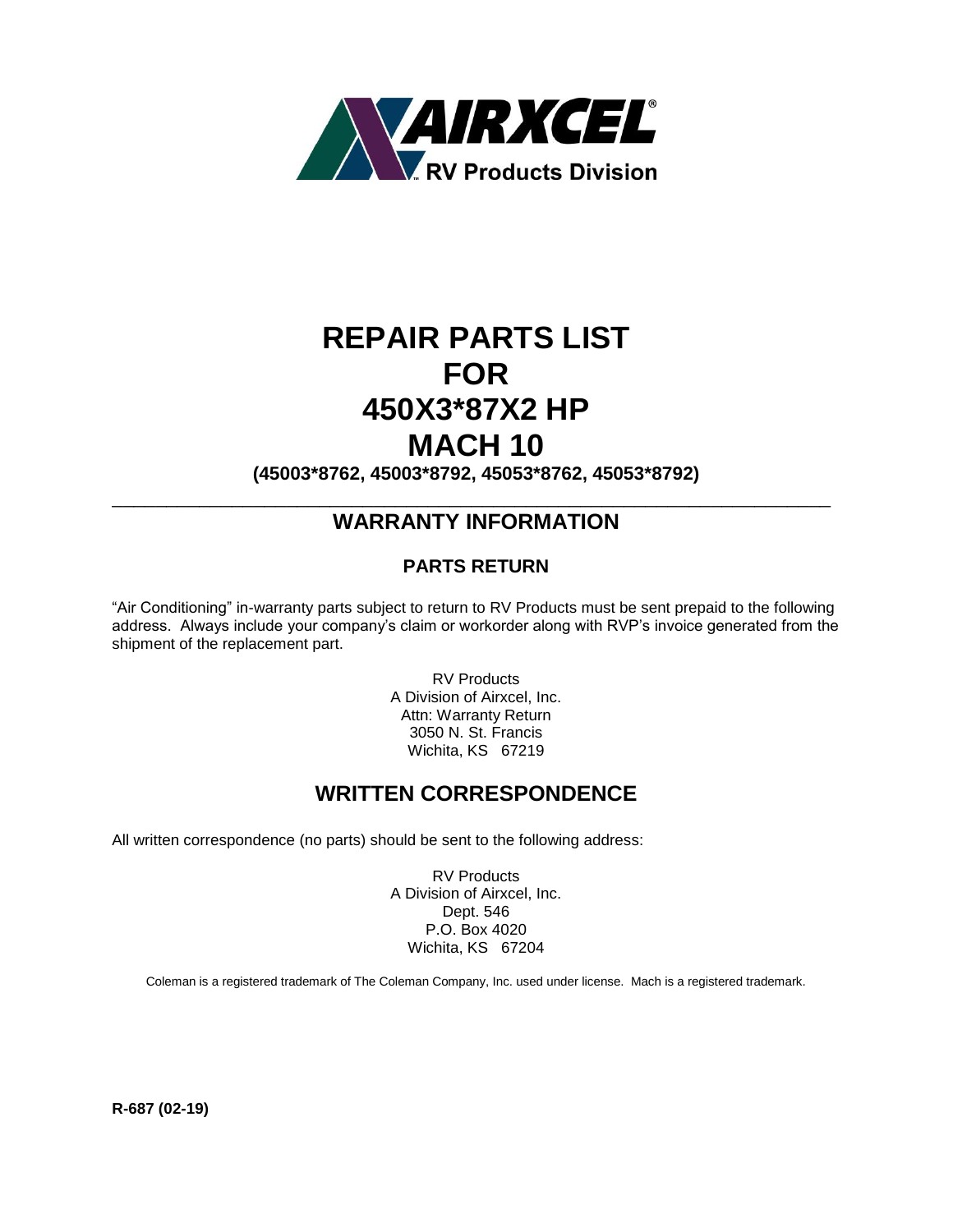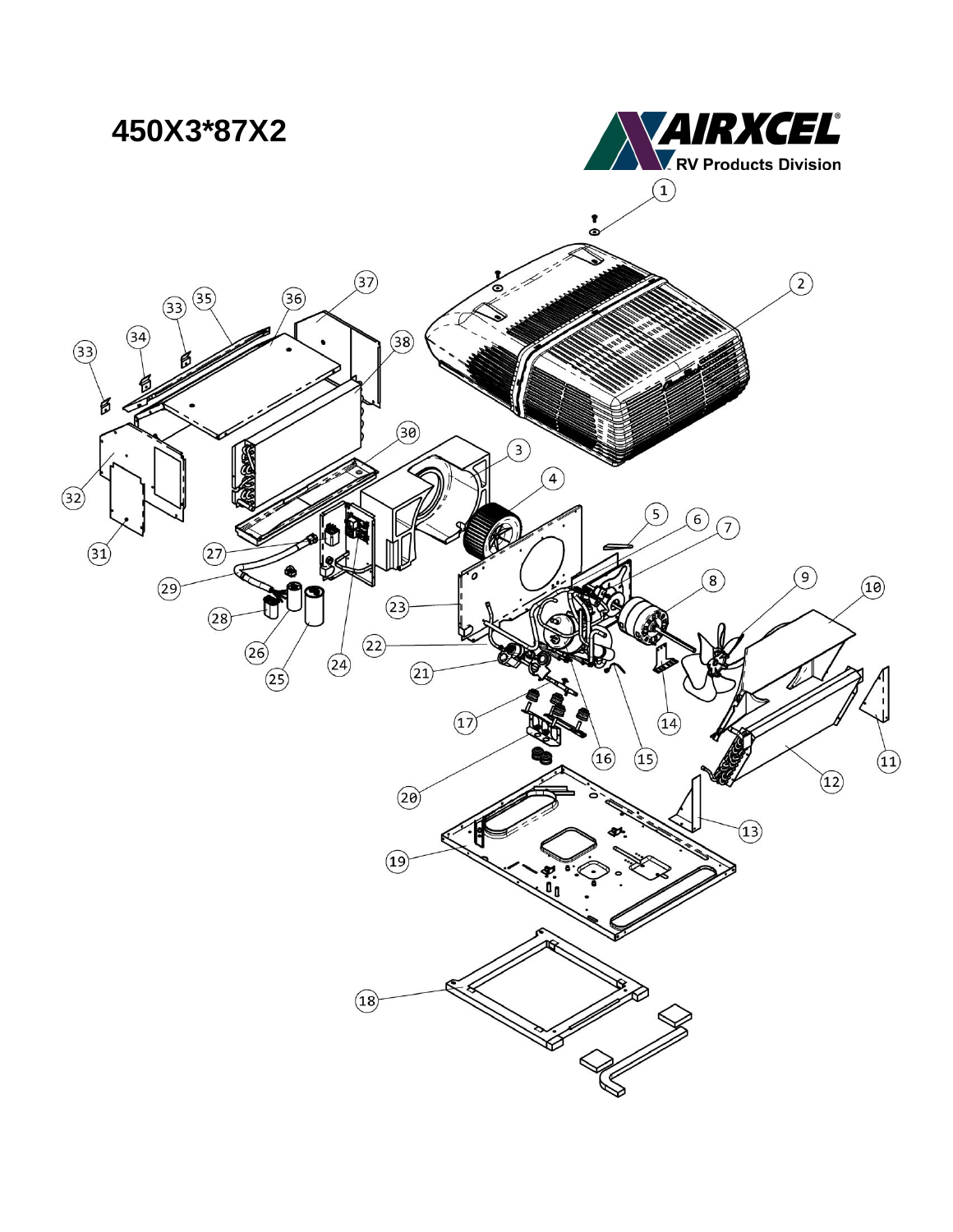## **450X3\*87X2**



|             | <b>USED ON</b> | <b>PART</b>   |                                          | NO.             |
|-------------|----------------|---------------|------------------------------------------|-----------------|
| <b>CODE</b> | <b>MODEL</b>   | <b>NUMBER</b> | <b>DESCRIPTION</b>                       | <b>REQUIRED</b> |
| 1.          | All            | 45203-0011    | <b>Shroud Mounting Hardware Kit</b>      | 1               |
| 2.          | 8762           | 45203-5261    | <b>Shroud White</b>                      | 1               |
|             | 8792           | 45203-5291    | <b>Shroud Black</b>                      | 1               |
| 3.          | All            | 45203A325     | <b>Scroll Block</b>                      | 1               |
| 4.          | All            | 1472-1201     | <b>Blower Wheel</b>                      | 1               |
| 5.          | All            | 45203-114     | <b>Shroud Bracket</b>                    | 1               |
| 6.          | All            | 45004-530     | <b>Reversing Valve AssemblyIncludes:</b> | 1               |
|             |                | 1454A356      | <b>Reversing Valve Body</b>              | 1               |
|             |                | 45004A131     | <b>Discharge Line</b>                    | 1               |
|             |                | 45004-133     | <b>ID Vapor Line</b>                     | 1               |
|             |                | 45004-130     | <b>Suction Line</b>                      | 1               |
|             |                | 45004-132     | <b>OD Vapor Line</b>                     | 1               |
|             |                | 1460-154      | <b>High Pressure Switch</b>              | 1               |
| 7.          |                | 1460-1321     | <b>Solenoid Coil</b>                     | 1               |
| 8.          | All            | 1468A3069     | <b>Motor</b>                             | 1               |
| 9.          | All            | 1472B5051     | <b>Fan Blade</b>                         | 1               |
| 10.         | All            | 45203-326     | <b>Condenser Cover</b>                   | 1               |
| 11.         | All            | 45203-110     | <b>Condenser Support Rt</b>              | 1               |
| 12.         | All            | 1452A2051     | <b>Outdoor Coil</b>                      | 1               |
| 13.         | All            | 45203-109     | <b>Condenser Support Lt</b>              | 1               |
| 14.         | All            | 45203-116     | <b>Motor Bracket</b>                     | 1               |
| 15.         | All            | 7330A3231     | <b>Outdoor Coil Freeze Sensor</b>        | 1               |
| 16.         | All            | 1450-4249     | <b>Compressor (HGB5510BA Tecumseh)</b>   | 1               |
| 17.         | All            | 1454-271      | <b>Bi-Flow Restrictor</b>                | 1               |
| 18.         | All            | 48203-3301    | <b>Gasket Package</b>                    | 1               |
| 19.         | All            | 45203A101     | <b>Basepan Assembly</b>                  | 1               |
| 20.         | All            | 45203-1121    | <b>Compressor Mounting Kit</b>           | 1               |
| 21.         | All            | 1450-0221     | <b>Overload Protector</b>                | 1               |
| 22.         | All            | 45004-134     | <b>Liquid Line</b>                       | 1               |
| 23.         | All            | 45203A102     | <b>Bulkhead</b>                          | 1               |
| 24.         | All            | 1460-3581     | <b>OD Temp Relay Board</b>               | 1               |
| 25.         | All            | 1499-5761     | Run Capacitor (60 MFD/370V)              | 1               |
| 26.         | All            | 9333-9021     | <b>Start Device PackageIncludes:</b>     | 1               |
|             |                |               | <b>PTCR Device, Start Capacitor</b>      |                 |
| 27.         | All            | 1460-1271     | <b>High Pressure Relay</b>               | 1               |
| 28.         | All            | 1499-5461     | Fan Capacitor (7.5MFD/370V)              | 1               |
| 29.         | All            | 8535C375      | <b>Conduit and Wire Assembly</b>         | 1               |
| 30.         | All            | 45203-350     | <b>Drain Pan</b>                         | 1               |